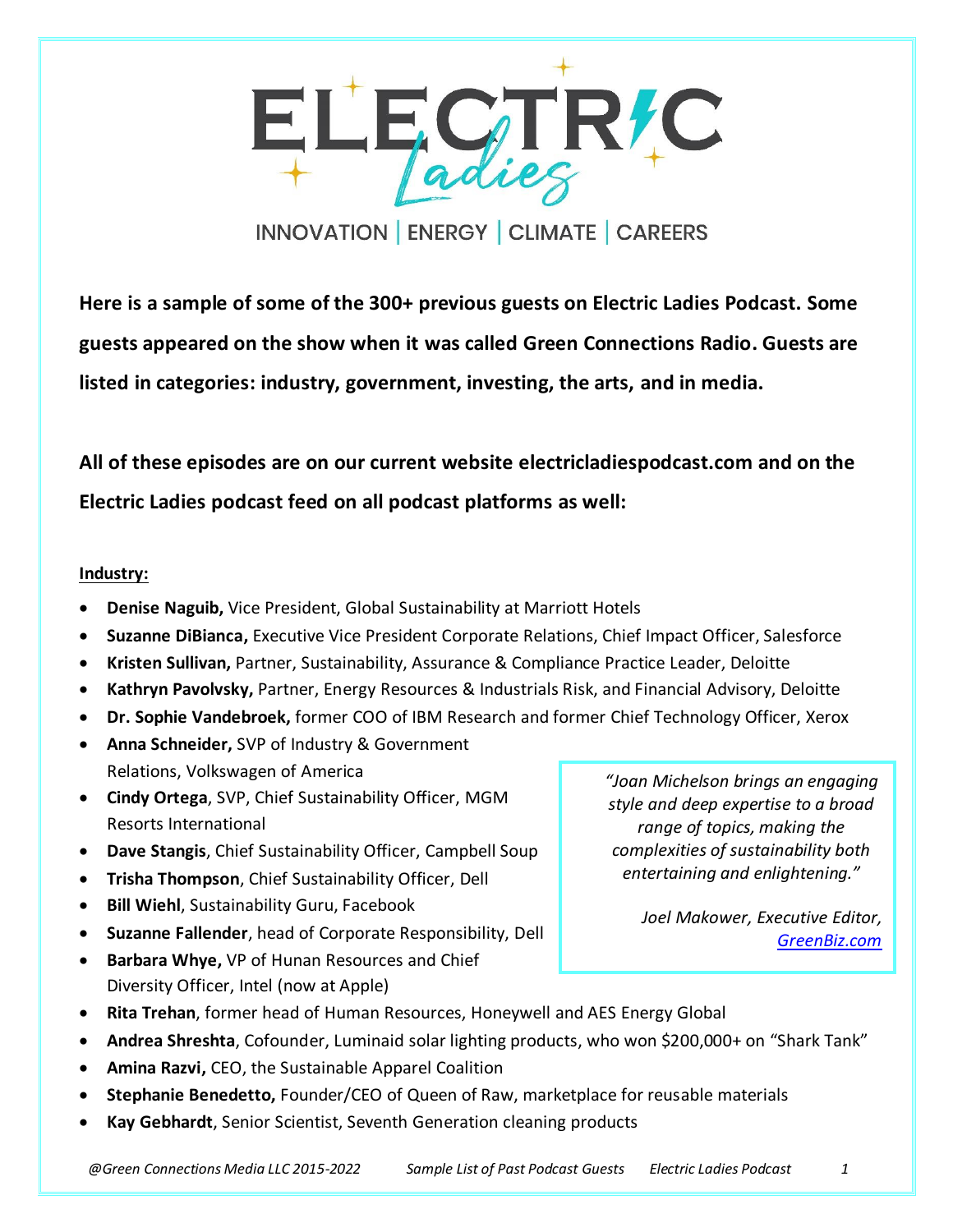## **Government:**

- **Natalie Jaresko,** Former Finance Minister of Ukraine, former head of Puerto Rico rebuilding effort post Hurricane Maria, former private equity executive (building a \$600 million fund) and former Economic Section Chief, U.S. Embassy in Ukraine
- **Sandrine Dixson,** Co-President, The Club of Rome (heads of state, top industry CEOs, Nobel Laureates)
- **The Honorable Deborah Lee James, 23rd Secretary of the Army** (under President Obama)
- **The Honorable Katharine Hammack,** former Assistant Secretary of the **Army** for Energy, Installations and Environment (under President Obama)
- **Dr. Jennifer Gerbi,** Deputy Director & Acting Director, Advanced Projects Research Agency Energy, (ARPA-E), U.S. Department of Energy
- **Dr. Ellen Stofan**, Chief Scientist of the Smithsonian former head of the Smithsonian Air & Space Museum and former Chief Scientist, NASA
- **Dr. Ellen Williams**, Director of ARPA-E, the Innovation unit of the Department of Energy
- **Dr. Rita Colwell**, Chair, Gulf of Mexico Research Institute, former head of National Science Foundation
- **Rachel Kyte,** head of the U.N. Sustainable Energy for All program
- **Tracy Raczek,** former Senior Climate Advisor to U.N. Secretary General Ban Ki-Moon (and one of the original developers of the Paris Climate Accord)
- **Dr. Anna Brady-Estevez**, Program Director, National Science Foundation
- **Jill Wine-Banks,** former General Counsel of the Army and Watergate prosecutor, author of "The Watergate Girl" and MSNBC Legal Analyst

#### **Investing:**

- **Gabrielle Rubenstein**, CEO & Cofounder, Manna Tree Partners private equity firm (Daughter of David Rubenstein, Cofounder & former CEO of The Carlyle Group private equity firm)
- **Kathleen McQuiggan,** ESG investment specialist, wealth management advisor, Artemis Advisors
- **Shelly Porges,** Managing Partner, Billion Dollar Fund for Women and former Senior Advisor, Global Entrepreneurship Program, U.S. State Department (under President Obama)
- **Nancy Pfund**, Managing Partner of DBL Investors, lead investor in Tesla and Solar City
- **Barbara Krumsiek**, (now former) CEO, Calvert Investments
- **Julie Fox Gorte,** SVP for Sustainable Investing, PaxWorld Investments
- **Laura Pagliarolo,** CEO & Cofounder, SolaREIT

# **The Arts:**

- **Gloria Reuben**, award-winning actress and president of Waterkeeper Alliance
- **Ashley Bell**, award-winning actress and producer of "Love & Bananas" documentary about rescuing Asian elephants
- **Flo Stone**, Founder of the **DC Environmental Film** Festival
- **Dayna Reggero, executive producer of mini-documentaries, The Climate Listening Project**